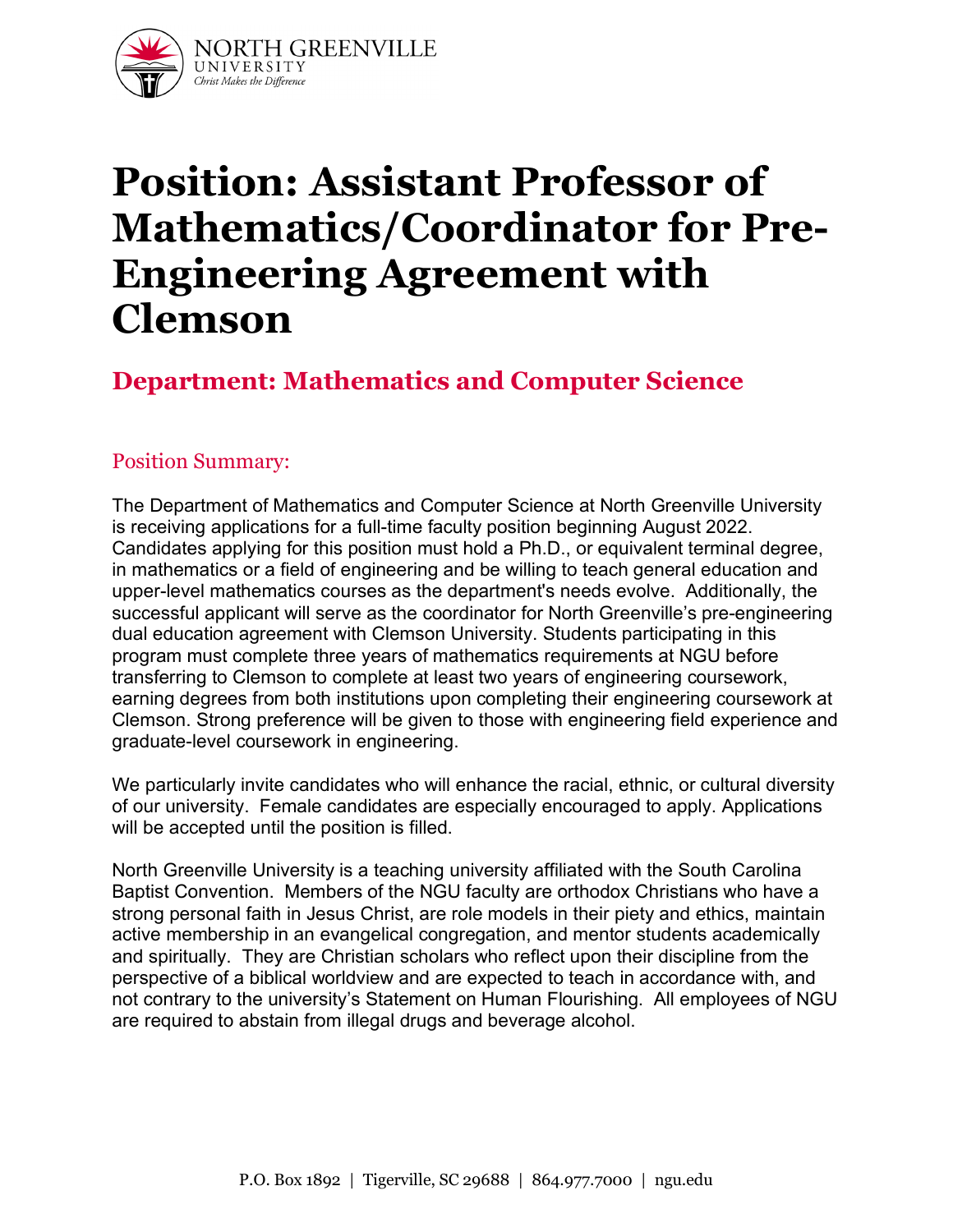

## Responsibilities:

- Serve as the coordinator for North Greenville's pre-engineering dual education agreement with Clemson
- Regularly communicate with Clemson's coordinator to maintain and update the articulation agreement
- Consistently communicate with North Greenville's students intending to pursue the dual education degree with Clemson
- Teach developmental, general education, and upper-level classes as assigned.
- Hold weekly office hours to support students academically and spiritually.
- Serve as an academic advisor to assigned students.
- Participate in departmental-, college-, and university-level meetings.
- Participate in departmental-level course, curriculum, and program development.
- Ensure the security of assessment tools and confidential documentation.
- Effectively utilize and monitor the learning management systems for all assigned courses
- Appropriately maintain student records, grades, and attendance to ensure accuracy.
- Meet all university deadlines for syllabi and grade submission.
- Serve on academic committees as assigned.

# Qualifications:

- Ph.D. in Mathematics or an engineering field, or equivalent terminal degree, from an accredited institution; strong preference will be given to those with engineering field experience and graduate-level coursework in engineering.
- Prior teaching experience preferred.
- A record of scholarly research and publications is preferred.
- Understand and comply with FERPA regulations.
- Must support NGU's mission statement and core values, commitment to a Christian lifestyle, and character in keeping with a biblical model.

#### Physical Requirements:

- Mobility: Able to move between buildings and attend classes, meetings, and functions across campus.
- Speaking: Frequently convey detailed or important instructions and ideas accurately, professionally, and with a contextually appropriate tone and volume.
- Cognitive/Emotional: Ability to critically think and express emotions and thoughts in an honest, collegial, constructive, and prudent manner